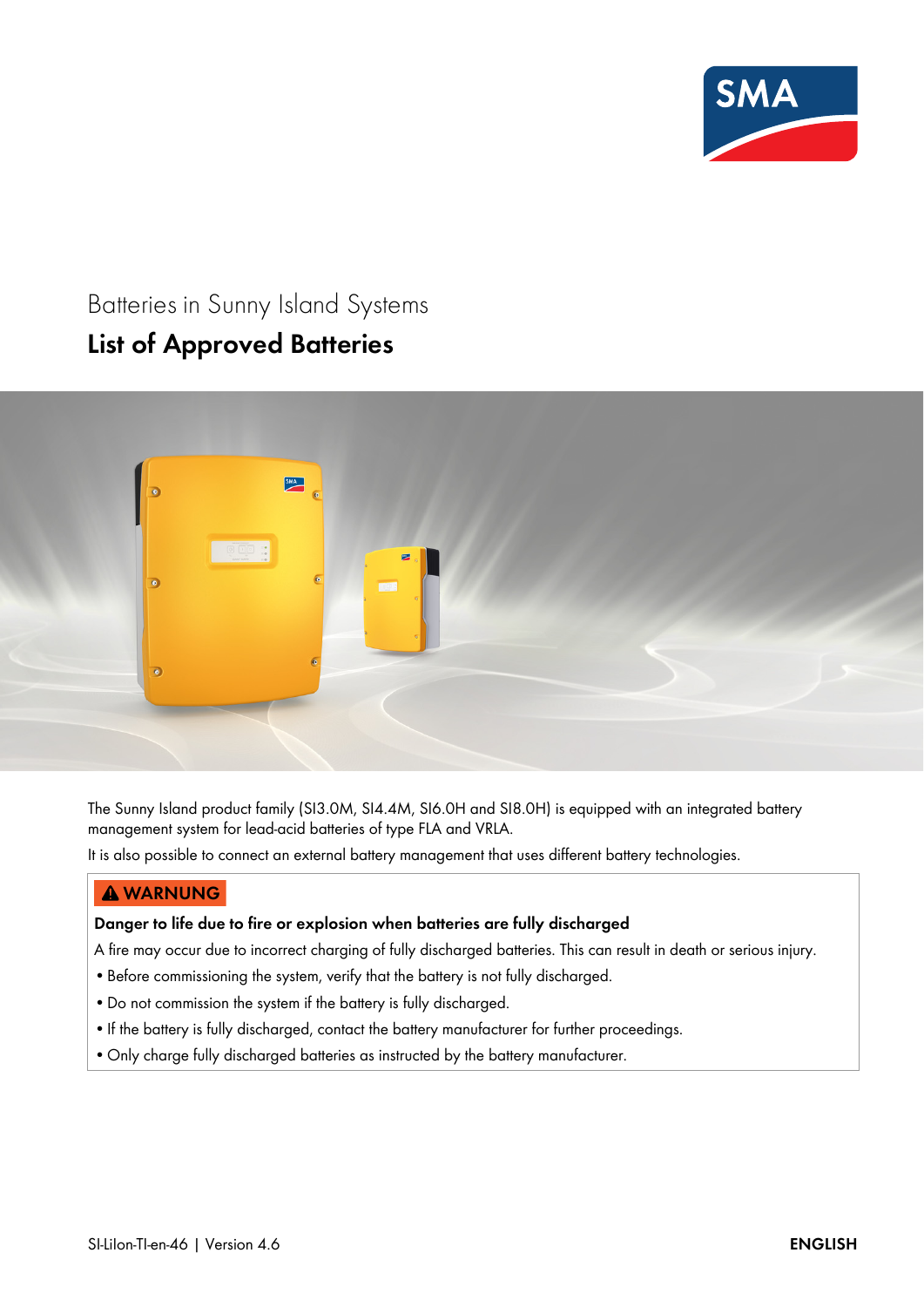The particular term in replace any regional side, positival (redeal of national laws, regulation or standard field gaply to the installation, electrical stiffy and use of the positive SMA state. The formulation of the stat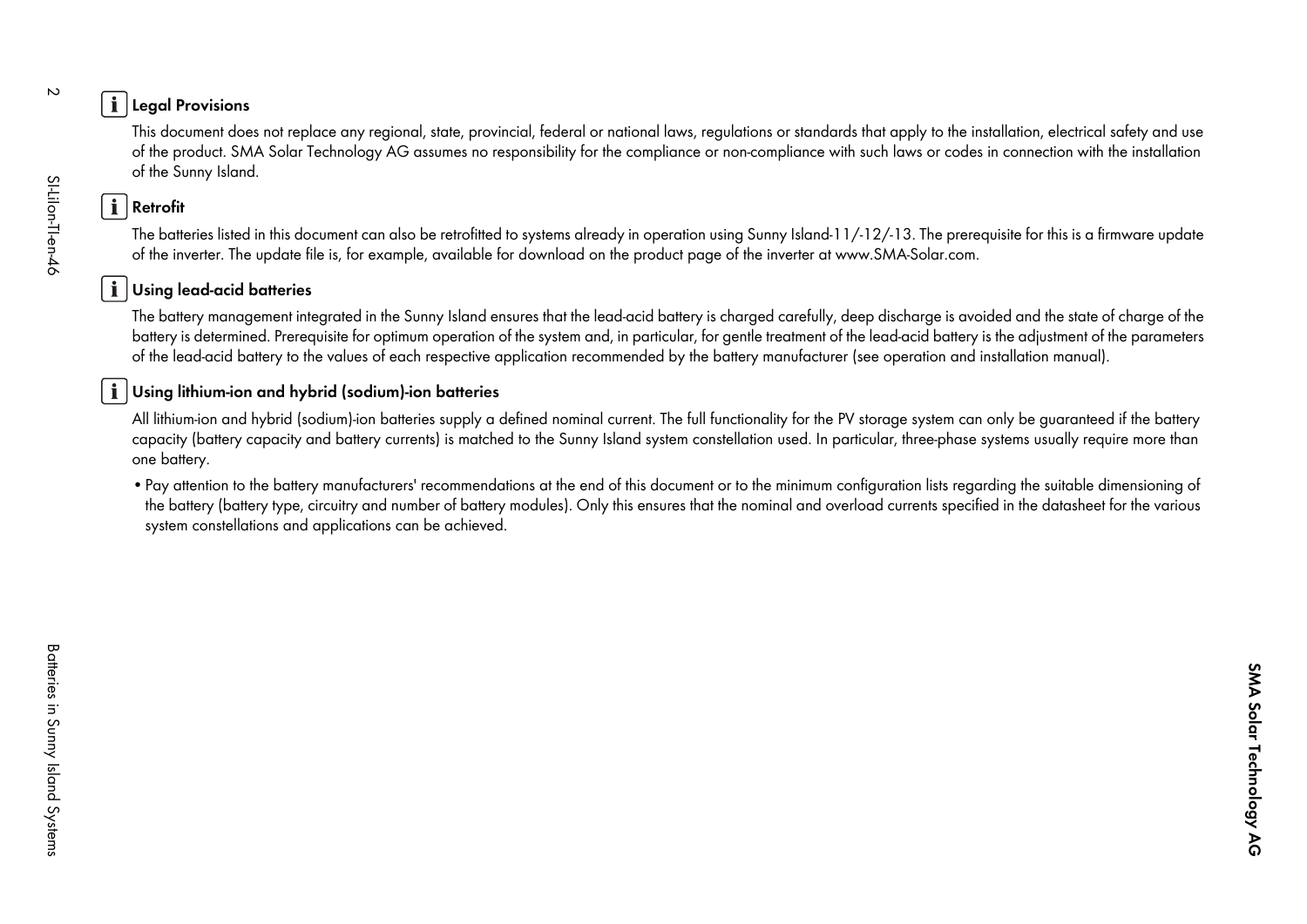|                    |                                                                                                |                               |                         |                          | Self-consumption systems                      |                |                | <b>Battery backup systems</b>              |                |                          | Off-grid systems                       |
|--------------------|------------------------------------------------------------------------------------------------|-------------------------------|-------------------------|--------------------------|-----------------------------------------------|----------------|----------------|--------------------------------------------|----------------|--------------------------|----------------------------------------|
| Manufacturer       | <b>Type</b>                                                                                    | as of firmware 1-             |                         |                          | $3 -$ Comment                                 | $1 -$          |                | $3 -$ Comment                              |                |                          | $1 - 3 -$ Comment                      |
| ADS-TEC            | StoraXe® Home & Small Business<br>SRS0009                                                      |                               | ✔                       |                          |                                               | ✔              |                |                                            |                |                          |                                        |
| Akasol             | neeoQube                                                                                       |                               | ✓                       | $\omega$                 | $\equiv$                                      | $\equiv$       | $\sim$         |                                            | $\equiv$       | $\sim$                   |                                        |
|                    | neeoRack                                                                                       |                               | ✓                       | $\checkmark$             |                                               | ✓              | $\checkmark$   | Only for Sunny Island 3.0M and<br>4.4M     | ✓              | $\checkmark$             | Only for Sunny Island 3.0M and<br>4.4M |
| Axitec             | <b>AXITEC AXIstorage Li7S</b>                                                                  | 2.04                          | ✓                       | $\checkmark$             | $\sim$                                        | ✓              | $\checkmark$   | $\overline{\phantom{a}}$                   | ✓              | ✔                        | Emergency power generator              |
|                    | <b>AXITEC AXIstorage Li9S</b>                                                                  | 2.06                          | ✓                       | ✓                        | $\equiv$                                      | ✔              | $\checkmark$   |                                            | ✓              |                          | $\checkmark$ Emergency power generator |
|                    | <b>AXITEC AXistorage Li10S</b>                                                                 | 2.06                          | ✓                       | $\checkmark$             | $\equiv$                                      | ✔              | $\checkmark$   |                                            | ✓              | ✓                        | Emergency power generator              |
| <b>BMZ</b>         | BMZ ESS 3.0                                                                                    | 2.04                          | ✓                       | $\checkmark$             | $\equiv$                                      | ✓              | $\checkmark$   | $\equiv$                                   | ✓              | ✓                        |                                        |
|                    | BMZ ESS 7.0                                                                                    | 2.04                          | ✓                       | ✓                        | $\equiv$                                      | ✓              | $\checkmark$   | $\equiv$                                   | $\checkmark$   | $\checkmark$             | Emergency power generator              |
|                    | BMZ ESS 9.0                                                                                    | 2.06                          | ✓                       | $\checkmark$             | $\blacksquare$                                | ✔              | ✔              | $\sim$                                     | ✓              | ✓                        | Emergency power generator              |
|                    | <b>BMZ ESS X</b>                                                                               | 2.06                          | ✓                       | $\checkmark$             | $\equiv$                                      | ✔              | $\checkmark$   | $\blacksquare$                             | ✔              | ✔                        | Emergency power generator              |
| <b>BYD</b>         | <b>B-BOX</b>                                                                                   | $\overline{2.7}$              | ✓                       | ✓                        | $\equiv$                                      | ✔              | $\checkmark$   |                                            | ✓              | ✔                        |                                        |
|                    | <b>Battery-Box LV</b>                                                                          | $\overline{1.0}$              | ✔                       | $\checkmark$             | $\equiv$                                      | ✓              |                | $\checkmark$ 3~ only for Sunny Island 4.4M |                |                          |                                        |
|                    | Battery-Box Premium LVL 15.4                                                                   | <b>BMU: 1.8</b><br>BMS: B-1.3 | ✓                       | $\checkmark$             |                                               | ✓              | ✓              |                                            | $\checkmark$   | ✓                        |                                        |
|                    | <b>Battery-Box Premium LVS</b>                                                                 | <b>BMU: 1.18</b>              | ✓                       | $\checkmark$             |                                               | ✓              | ✔              | $\sim$                                     | $\checkmark$   | ✓                        | $\overline{a}$                         |
|                    | 4.0-24.0                                                                                       | BMS: 1.8                      |                         |                          |                                               |                |                |                                            |                |                          |                                        |
| Cegasa             | eBick PRO 280                                                                                  | 3.2.0                         | ✓                       | $\checkmark$             |                                               | ✓              | $\checkmark$   |                                            | $\checkmark$   | $\checkmark$             | $\blacksquare$                         |
| <b>GS HUB</b>      | HomeHub (MU8G1 + BU25G1);                                                                      | MU > 8.5                      | ✓                       | ✓                        | 3~ only for Sunny Island                      | ✔              |                |                                            | ✓              |                          |                                        |
|                    |                                                                                                | BU > 3.13                     |                         |                          | $4.4M***$                                     |                |                |                                            |                |                          |                                        |
| <b>GNB</b>         | Sonnenschein lithium                                                                           | 2.06                          | ✓                       | $\checkmark$             |                                               | ✔              | $\checkmark$   |                                            | ✓              | ✓                        | Emergency power generator              |
| Hoppecke           | sun   powerpack premium                                                                        | 1.1.0 r11767                  | ✓                       | $\overline{\checkmark}$  | $\equiv$                                      | ✓              | $\checkmark$   | $\blacksquare$                             | ✓              | ✔                        |                                        |
| $\overline{IBC}$   | SolStore X.X Li                                                                                | 2.06                          | ✓                       | ✓                        | $\overline{\phantom{a}}$                      | ✔              | $\checkmark$   | $\overline{\phantom{a}}$                   | $\checkmark$   | ✔                        | Emergency power generator              |
| Leclanché          | <b>Apollion Cube</b>                                                                           | 2.06                          | ✓                       | ✓                        | $\overline{\phantom{a}}$                      | ✓              | $\checkmark$   |                                            | ✓              | ✓                        | Emergency power generator              |
| LG Energy Solution | <b>RESU 5.0</b>                                                                                |                               | ✓                       | $\mathbf{r}$             |                                               | $\equiv$       | $\blacksquare$ |                                            | $\blacksquare$ | $\overline{\phantom{a}}$ |                                        |
|                    | <b>RESU 6.4</b>                                                                                |                               | ✓                       |                          | Recommended for Sunny Island<br>3.0M and 4.4M | ✓              |                | Only for Sunny Island 3.0M and<br>4.4M     |                | $\blacksquare$           |                                        |
|                    | <b>RESU 3.3</b>                                                                                |                               | $\overline{\checkmark}$ | $\overline{a}$           | Only for Sunny Island 3.0M and<br>4.4M        | $\blacksquare$ | $\blacksquare$ |                                            | $\mathbf{r}$   | $\sim$                   | $\equiv$                               |
|                    | <b>RESU 6.5</b>                                                                                |                               | ✓                       | $\overline{\phantom{a}}$ |                                               | ✓              |                | Only for Sunny Island 3.0M                 |                | $\overline{\phantom{a}}$ |                                        |
|                    | RESU 10                                                                                        |                               | ✔                       | $\overline{a}$           |                                               | ✓              |                | Only for Sunny Island 3.0M and<br>4.4M     |                | $\overline{\phantom{a}}$ |                                        |
|                    | RESU 12*                                                                                       | 2.0.0.0                       | ✓                       | $\overline{\phantom{a}}$ |                                               | ✓              |                | Only for Sunny Island 4.4M and<br>6.0H     |                | $\overline{\phantom{a}}$ | $\equiv$                               |
|                    | RESU 13*                                                                                       | 1.7.0.3                       | ✓                       | $\sim$                   |                                               | $\checkmark$   | $\blacksquare$ | Only for Sunny Island 4.4M and<br>6.0H     | $\equiv$       | $\blacksquare$           |                                        |
|                    | <b>RESU Plus Extension Kit</b><br>(accessory for parallel connection<br>of 2 RESU batteries)** |                               | ✓                       | $\overline{\phantom{a}}$ |                                               | ✔              |                | Only for Sunny Island 3.0M and<br>4.4M     |                | $\blacksquare$           |                                        |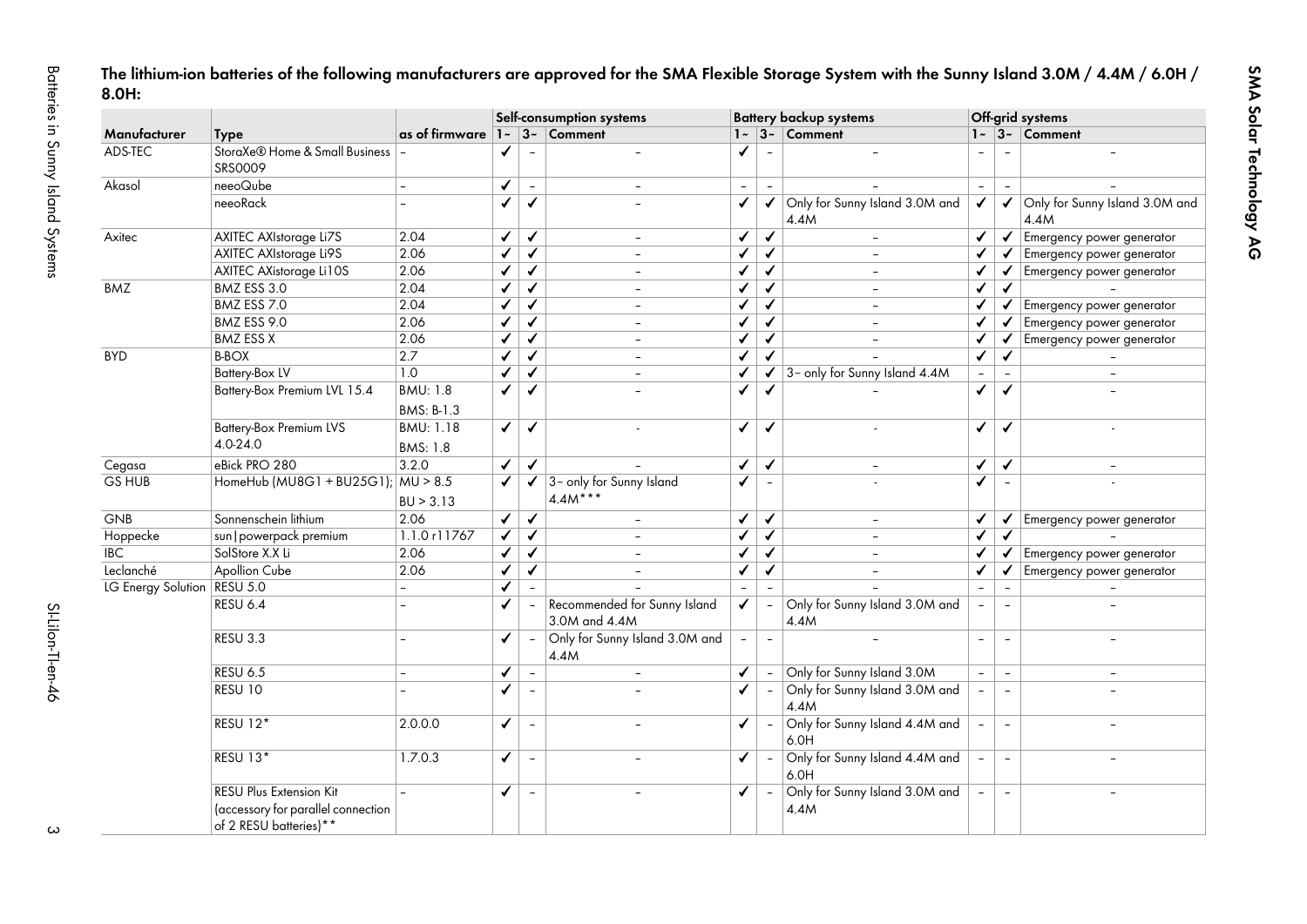|                                             |                                                                                                                                                                                                                                                                                                                                               |                                  |                         |                          | Self-consumption systems     |                          |                          | <b>Battery backup systems</b>                                                                                                                                                                                                                                                                                                                                                                                                                                                                                                                                                                                      |                         |                | Off-grid systems                  |
|---------------------------------------------|-----------------------------------------------------------------------------------------------------------------------------------------------------------------------------------------------------------------------------------------------------------------------------------------------------------------------------------------------|----------------------------------|-------------------------|--------------------------|------------------------------|--------------------------|--------------------------|--------------------------------------------------------------------------------------------------------------------------------------------------------------------------------------------------------------------------------------------------------------------------------------------------------------------------------------------------------------------------------------------------------------------------------------------------------------------------------------------------------------------------------------------------------------------------------------------------------------------|-------------------------|----------------|-----------------------------------|
| Manufacturer                                | <b>Type</b>                                                                                                                                                                                                                                                                                                                                   | as of firmware $1 - 3 -$ Comment |                         |                          |                              |                          |                          | $1 - 3 -$ Comment                                                                                                                                                                                                                                                                                                                                                                                                                                                                                                                                                                                                  |                         |                | $1 - 3 -$ Comment                 |
| Mercedes-Benz                               | Mercedes-Benz Energiespeicher                                                                                                                                                                                                                                                                                                                 | $29.30 - 5. X$                   | $\checkmark$            | $\sim$                   | Recommended for Sunny Island | ✔                        |                          | Only for Sunny Island 3.0M and                                                                                                                                                                                                                                                                                                                                                                                                                                                                                                                                                                                     | $\blacksquare$          |                |                                   |
| Energy GmbH                                 | Home                                                                                                                                                                                                                                                                                                                                          |                                  |                         |                          | 3.0M and 4.4M                |                          |                          | 4.4M                                                                                                                                                                                                                                                                                                                                                                                                                                                                                                                                                                                                               |                         |                |                                   |
|                                             | Mercedes-Benz Energy Storage                                                                                                                                                                                                                                                                                                                  | 10.xx                            | $\checkmark$            | $\equiv$                 |                              | $\overline{\phantom{a}}$ |                          |                                                                                                                                                                                                                                                                                                                                                                                                                                                                                                                                                                                                                    | $\blacksquare$          |                |                                   |
|                                             | Home (2.0)                                                                                                                                                                                                                                                                                                                                    |                                  |                         |                          |                              |                          |                          |                                                                                                                                                                                                                                                                                                                                                                                                                                                                                                                                                                                                                    |                         |                |                                   |
| Murata                                      | Murata PLC-BMU<br>Solution with IJ1101M                                                                                                                                                                                                                                                                                                       |                                  | $\bar{ }$               | $\overline{\phantom{a}}$ |                              | $\overline{\phantom{a}}$ | $\overline{\phantom{a}}$ | $\overline{a}$                                                                                                                                                                                                                                                                                                                                                                                                                                                                                                                                                                                                     | ✓                       | ✔              |                                   |
| Pylontech                                   | US2000                                                                                                                                                                                                                                                                                                                                        | 2.9                              | $\checkmark$            | ✓                        |                              | ✓                        | ✓                        |                                                                                                                                                                                                                                                                                                                                                                                                                                                                                                                                                                                                                    | ✓                       | $\checkmark$   | When used in a off-grid system,   |
|                                             | <b>US2000C</b>                                                                                                                                                                                                                                                                                                                                | 2.1                              |                         |                          |                              |                          |                          |                                                                                                                                                                                                                                                                                                                                                                                                                                                                                                                                                                                                                    |                         |                | the battery protection mode level |
|                                             | US3000                                                                                                                                                                                                                                                                                                                                        | 2.9                              | $\checkmark$            | ✓                        |                              | $\checkmark$             | ✓                        |                                                                                                                                                                                                                                                                                                                                                                                                                                                                                                                                                                                                                    | ✓                       | $\checkmark$   | 3 must not be set below 4 % on    |
|                                             | <b>US3000C</b>                                                                                                                                                                                                                                                                                                                                | 2.1                              |                         |                          |                              |                          |                          |                                                                                                                                                                                                                                                                                                                                                                                                                                                                                                                                                                                                                    |                         |                | the inverter.                     |
|                                             | <b>US5000</b>                                                                                                                                                                                                                                                                                                                                 | 1.0                              | ✔                       | ✓                        | $\blacksquare$               | ✔                        | ✔                        | $\blacksquare$                                                                                                                                                                                                                                                                                                                                                                                                                                                                                                                                                                                                     | ✓                       | ✓              |                                   |
|                                             |                                                                                                                                                                                                                                                                                                                                               |                                  |                         |                          |                              |                          |                          |                                                                                                                                                                                                                                                                                                                                                                                                                                                                                                                                                                                                                    |                         |                |                                   |
|                                             | <b>US5000B</b>                                                                                                                                                                                                                                                                                                                                | 1.0                              | ✔                       | ✔                        |                              | ✓                        | ✔                        | $\equiv$                                                                                                                                                                                                                                                                                                                                                                                                                                                                                                                                                                                                           | ✓                       | ✓              |                                   |
|                                             | <b>UP5000</b>                                                                                                                                                                                                                                                                                                                                 | 2.1                              | $\overline{\checkmark}$ | ✔                        | $\equiv$                     | $\checkmark$             | ✓                        | $\blacksquare$                                                                                                                                                                                                                                                                                                                                                                                                                                                                                                                                                                                                     | ✓                       | $\checkmark$   |                                   |
| Sony                                        | Controller IJ1004C<br>Module fORTELION IJ1001M                                                                                                                                                                                                                                                                                                |                                  | $\checkmark$            | ✔                        |                              | ✓                        | ✓                        |                                                                                                                                                                                                                                                                                                                                                                                                                                                                                                                                                                                                                    | ✓                       | ✔              |                                   |
| SSL Energie GmbH eSafe©                     |                                                                                                                                                                                                                                                                                                                                               | 1.0.35                           | ✓                       | $\checkmark$             |                              | $\checkmark$             | $\checkmark$             | $\equiv$                                                                                                                                                                                                                                                                                                                                                                                                                                                                                                                                                                                                           | ✓                       | $\checkmark$   |                                   |
| Tesvolt                                     | Tesvolt Lithium-Ion storage Li10                                                                                                                                                                                                                                                                                                              | 3.17                             | ✓                       | ✓                        | $\blacksquare$               | ✓                        | ✔                        | $\blacksquare$                                                                                                                                                                                                                                                                                                                                                                                                                                                                                                                                                                                                     | ✓                       | $\checkmark$   |                                   |
|                                             | Tesvolt Lithium-Ion storage Li 20<br>and higher                                                                                                                                                                                                                                                                                               | 1.11                             | ✓                       | ✔                        |                              | $\checkmark$             | ✓                        |                                                                                                                                                                                                                                                                                                                                                                                                                                                                                                                                                                                                                    | $\overline{\checkmark}$ | $\checkmark$   |                                   |
|                                             | TS-Series                                                                                                                                                                                                                                                                                                                                     | 1.06                             | $\overline{\checkmark}$ | $\checkmark$             |                              | $\checkmark$             | $\checkmark$             |                                                                                                                                                                                                                                                                                                                                                                                                                                                                                                                                                                                                                    | $\overline{\checkmark}$ | $\checkmark$   |                                   |
|                                             | * RESU 12 and RESU 13 are designed to be discharged under power of 5 kW in all operating modes (self-consumption system and battery-backup system). The overload capability of the battery is limited<br>to a duration of 3 sec for all conditions exceeding nominal power. Ensure that the system is operated according to its intended use. |                                  |                         |                          |                              |                          |                          |                                                                                                                                                                                                                                                                                                                                                                                                                                                                                                                                                                                                                    |                         |                |                                   |
| is always 5 kW.<br>* * *<br>$6.0H / 8.0H$ : | temporarily reduces the power of the entire system.                                                                                                                                                                                                                                                                                           |                                  |                         |                          | Self-consumption systems     |                          |                          | ** If two RESU batteries are used with the RESU Plus Extension Kit, the total battery capacity is equal to the sum of the two individual battery capacities. However, the maximum peak power of both batteries<br>During three-phase continuous operation with the nominal power of the inverter, derating of the battery may occur depending on the temperature and state of charge of the battery. Derating the battery<br>The hybrid (sodium)-ion batteries of the following manufacturers are approved for the SMA Flexible Storage System and the Sunny Island 3.0M / 4.4M /<br><b>Battery backup systems</b> |                         |                | Off-grid systems                  |
|                                             |                                                                                                                                                                                                                                                                                                                                               | as of                            |                         |                          |                              |                          |                          |                                                                                                                                                                                                                                                                                                                                                                                                                                                                                                                                                                                                                    | $\mathbf{1}$            | $\overline{3}$ |                                   |
| Manufacturer                                | <b>Type</b>                                                                                                                                                                                                                                                                                                                                   | firmware                         | $1 -$                   | $3-$                     | Comment                      | $1 -$                    | $3-$                     | Comment                                                                                                                                                                                                                                                                                                                                                                                                                                                                                                                                                                                                            |                         |                | Comment                           |
| Aquion Energy*                              | Aspen 48S / 48M                                                                                                                                                                                                                                                                                                                               |                                  | $\checkmark$            | ✔                        |                              | $\checkmark$             | ✓                        |                                                                                                                                                                                                                                                                                                                                                                                                                                                                                                                                                                                                                    | $\checkmark$            | ✓              |                                   |

<span id="page-3-0"></span>

|               |                     |          |     |    | Selt-consumption systems |        |         | Battery backup systems   |   | Off-grid systems |
|---------------|---------------------|----------|-----|----|--------------------------|--------|---------|--------------------------|---|------------------|
|               |                     | as ot    |     |    |                          |        |         |                          | ັ |                  |
| Manufacturer  | <b>Type</b>         | tirmware | . . | ~ک | Comment                  | $\sim$ | -<br>∽ک | Comment                  |   | Comment          |
| Aquion Energy | Aspen 48S,<br>' 48M |          |     |    | -                        |        |         | $\overline{\phantom{0}}$ |   |                  |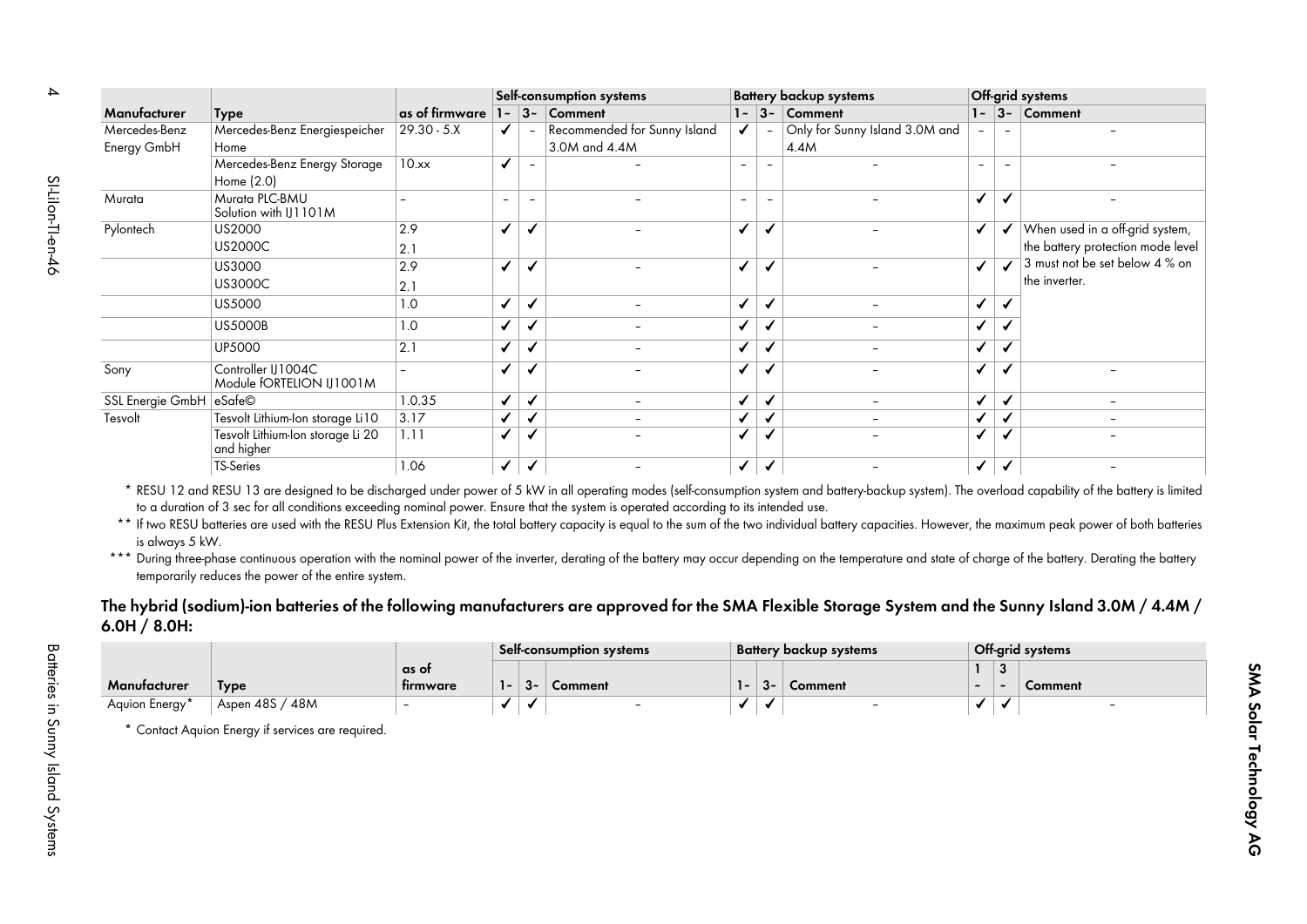| The lithium-ion batteries of the following manufacturers are approved for the Sunny Island 4548-US / 6048-US: |  |
|---------------------------------------------------------------------------------------------------------------|--|
|                                                                                                               |  |

| Manufacturer   |                             | as of    |                         |                         | Self-consumption systems                           |              |              | <b>Battery backup systems</b>                      |                         |              | Off-grid systems                                                                |
|----------------|-----------------------------|----------|-------------------------|-------------------------|----------------------------------------------------|--------------|--------------|----------------------------------------------------|-------------------------|--------------|---------------------------------------------------------------------------------|
|                | <b>Type</b>                 | firmware | $1 -$                   | $3-$                    | Comment                                            | $1 -$        | $ 3-$        | Comment                                            | $1 -$                   | $3 -$        | Comment                                                                         |
| Axitec         | AXITEC AXIstorage Li 7S     | 2.04     | ✓                       | ✓                       | $\frac{1}{2}$                                      | ✔            | ✔            | $\overline{\phantom{a}}$                           | ✓                       | ✓            | Emergency power generator                                                       |
|                | AXITEC AXIstorage Li 9S     | 2.06     | $\checkmark$            | $\checkmark$            |                                                    | ✔            | $\checkmark$ |                                                    | ✓                       | ✓            | Emergency power generator                                                       |
|                | AXITEC AXistorage Li10S     | 2.06     | $\checkmark$            | $\checkmark$            |                                                    | $\checkmark$ | $\checkmark$ | $\sim$                                             | ✓                       | ✓            | Emergency power generator                                                       |
| <b>BMZ</b>     | BMZ ESS 3.0                 | 2.04     | ✔                       | ✔                       | Always check UL compatibility<br>with manufacturer | ✓            | ✓            | Always check UL compatibility<br>with manufacturer | ✓                       | ✔            | Always check UL compatibility<br>with manufacturer                              |
|                | BMZ ESS 7.0                 | 2.04     | $\checkmark$            | ✓                       | Always check UL compatibility<br>with manufacturer | ✓            | $\checkmark$ | Always check UL compatibility<br>with manufacturer | $\overline{\checkmark}$ | $\checkmark$ | Always check UL compatibility<br>with manufacturer<br>Emergency power generator |
|                | BMZ ESS 9.0                 | 2.06     | ✔                       |                         | Always check UL compatibility<br>with manufacturer | ✓            | ✓            | Always check UL compatibility<br>with manufacturer | ✓                       | ✓            | Always check UL compatibility<br>with manufacturer<br>Emergency power generator |
|                | <b>BMZ ESS X</b>            | 2.06     | ✔                       | ✓                       | Always check UL compatibility<br>with manufacturer | ✔            | ✓            | Always check UL compatibility<br>with manufacturer | ✓                       |              | Always check UL compatibility<br>with manufacturer<br>Emergency power generator |
| <b>BYD</b>     | <b>B-BOX</b>                | 2.7      | ✓                       | ✓                       |                                                    | ✓            | $\checkmark$ |                                                    | ✓                       | $\checkmark$ |                                                                                 |
| Leclanché      | <b>Apollion Cube</b>        | 2.06     | $\checkmark$            | $\overline{\checkmark}$ |                                                    | ✔            | $\checkmark$ |                                                    | ✓                       | ✓            | Emergency power generator                                                       |
| Tesvolt        | Tesvolt lithium-ion storage | 3.17     | $\checkmark$            | ✔                       | Always check UL compatibility<br>with manufacturer | $\checkmark$ | ✓            | Always check UL compatibility<br>with manufacturer | ✓                       | $\checkmark$ | Always check UL compatibility<br>with manufacturer                              |
|                | <b>TS-Series</b>            | 1.06     | $\checkmark$            | $\checkmark$            |                                                    | $\checkmark$ | $\checkmark$ |                                                    | ✓                       | ✓            |                                                                                 |
|                |                             | as of    |                         |                         | Self-consumption systems                           |              |              | <b>Battery backup systems</b>                      |                         |              | Off-grid systems                                                                |
| Manufacturer   | <b>Type</b>                 | firmware | $1 -$                   | $3 -$                   | Comment                                            |              |              | $1 - 3 -$ Comment                                  |                         | $1 - 3 -$    | Comment                                                                         |
| Aquion Energy* | Aspen 48S / 48M             |          | $\overline{\checkmark}$ | ✓                       |                                                    | $\checkmark$ | ✓            | $\overline{\phantom{a}}$                           | $\overline{\checkmark}$ | $\checkmark$ |                                                                                 |
|                |                             |          |                         |                         |                                                    |              |              |                                                    |                         |              |                                                                                 |

|                |                    | as ot    |        |                | Self-consumption systems |     |     | Battery backup systems |     |              | Off-grid systems |
|----------------|--------------------|----------|--------|----------------|--------------------------|-----|-----|------------------------|-----|--------------|------------------|
| Manutacturer   | <b>lype</b>        | tirmware | $\sim$ | $\sim$<br>- ১∼ | Comment                  | . . | .ა∼ | Comment                | . . | $-3^{\circ}$ | Comment          |
| "Aquion Energy | Aspen 48S<br>' 48M |          |        |                | -                        |     |     |                        |     |              |                  |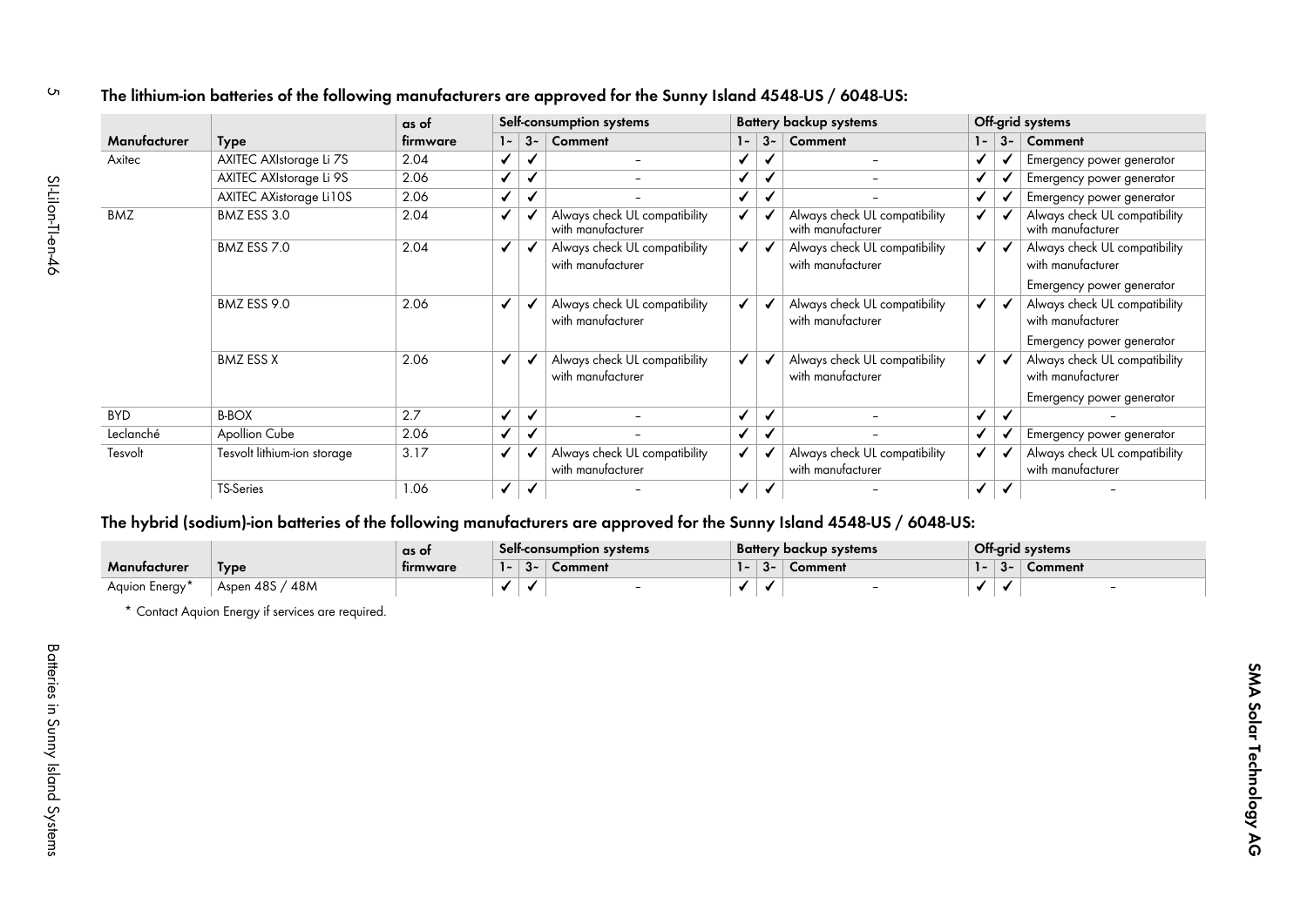# **Recommended minimum configuration for use in different applications**

The following minimum configurations are recommended for the following batteries in order to be able to use the rated power and overload capability of the Sunny Island devices. Deviation from these recommendations is possible, but may result in the system not being able to deliver the power specified in the datasheet of our devices. Especially for battery-backup or off-grid operations where no other AC sources are available, the specified configurations should be considered.

Some electrical loads (e.g. motors) may have high starting currents for a short time. These electrical loads may require a larger design with more battery modules or systems than specified by minimum configuration.

### **BYD Battery-Box Premium LVS**

| <b>Application</b>        |              | Inverter | <b>Battery modules</b> | <b>Systems</b><br>(towers) |
|---------------------------|--------------|----------|------------------------|----------------------------|
| Self-consumption          | Single-phase | SI 4.4M  | $\geq$ 1               | $\geq$ 1                   |
|                           |              | SI6.0H   | $\geq 2$               | $\geq$ 1                   |
|                           |              | SI8.0H   | $\geq 3$               | $\geq$ 1                   |
|                           | Three-phase  | SI 4.4M  | $\geq 4$               | $\geq$ 1                   |
|                           |              | SI6.0H   | $\geq 6$               | $\geq 2$                   |
|                           |              | SI8.0H   | $\geq 8$               | $\geq 2$                   |
| Battery backup / off-grid | Single-phase | SI 4.4M  | $\geq 2$               | $\geq$ 1                   |
| operation                 |              | SI6.0H   | $\geq 4$               | $\geq$ 1                   |
|                           |              | SI8.0H   | $\geq 4$               | $\geq$ 1                   |
|                           | Three-phase  | SI 4.4M  | $\geq 8$               | $\geq 2$                   |
|                           |              | SI6.0H   | $\geq$ 12              | $\geq 3$                   |
|                           |              | SI8.0H   | $\geq$ 12              | $\geq 3$                   |

### **BYD Battery-Box Premium LVL 15.4**

| <b>Application</b>        |              | Inverter | <b>Systems (towers)</b> |
|---------------------------|--------------|----------|-------------------------|
| Self-consumption          | Single-phase | SI 4.4M  | $\geq$ 1                |
|                           |              | SI6.0H   | $\geq$ 1                |
|                           |              | SI8.0H   | $\geq$ 1                |
|                           | Three-phase  | SI 4.4M  | $\geq$ 1                |
|                           |              | SI6.0H   | $\geq 2$ * LVL 15.4     |
|                           |              | SI8.0H   | ≥ $2*$ LVL 15.4         |
| Battery backup / off-grid | Single-phase | SI 4.4M  | $\geq$ 1                |
| operation                 |              | SI6.0H   | $\geq$ 1                |
|                           |              | SI8.0H   | $\geq$ 1                |
|                           | Three-phase  | SI 4.4M  | $\geq 2$ * LVL 15.4     |
|                           |              | SI6.0H   | $\geq 3$ * LVL 15.4     |
|                           |              | SI8.0H   | ≥ $3*$ LVL 15.4         |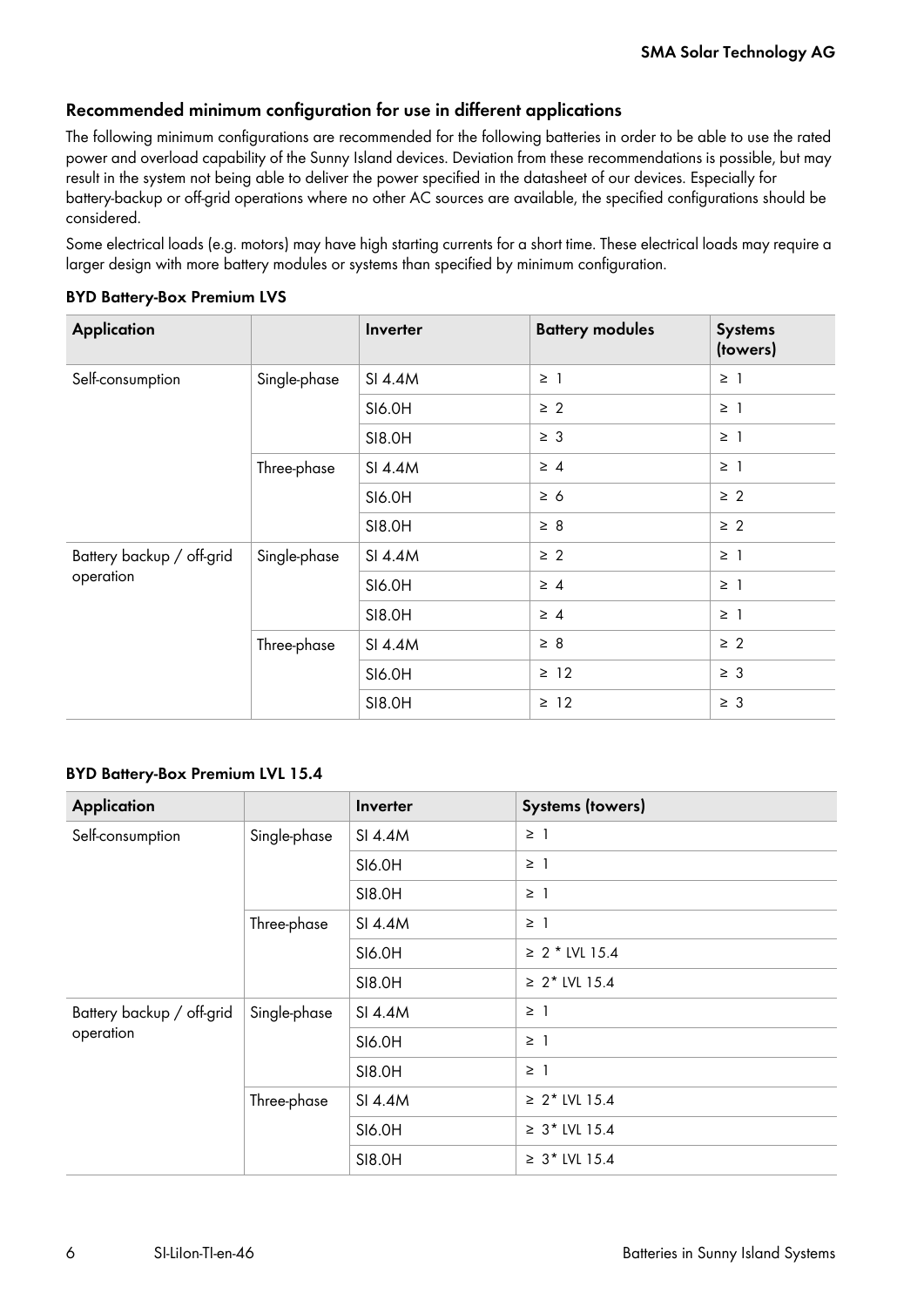# **SMA Solar Technology AG**

### **Cegasa eBick PRO 280**

| <b>Application</b>        |              | Inverter | <b>Battery modules</b> | <b>Systems</b><br>(towers) |
|---------------------------|--------------|----------|------------------------|----------------------------|
| Self-consumption          | Single-phase | SI 4.4M  | $\geq$ 1               | $\geq$ 1                   |
|                           |              | SI6.0H   | $\geq$ 1               | $\geq$ 1                   |
|                           |              | SI8.0H   | $\geq$ 1               | $\geq$ 1                   |
|                           | Three-phase  | SI 4.4M  | $\geq$ 1               | $\geq$ 1                   |
|                           |              | SI6.0H   | $\geq 2$               | $\geq$ 1                   |
|                           |              | SI8.0H   | $\geq 2$               | $\geq$ 1                   |
| Battery backup / off-grid | Single-phase | SI 4.4M  | $\geq$ 1               | $\geq$ 1                   |
| operation                 |              | SI6.0H   | $\geq$ 1               | $\geq$ 1                   |
|                           |              | SI8.0H   | $\geq$ 1               | $\geq$ 1                   |
|                           | Three-phase  | SI 4.4M  | $\geq 2$               | $\geq$ 1                   |
|                           |              | SI6.0H   | $\geq 2$               | $\geq$ 1                   |
|                           |              | SI8.0H   | $\geq 3$               | $\geq$ 1                   |

### **GS HUB HomeHub**

| <b>Application</b>        |              | Inverter | <b>Battery modules</b>   | <b>Systems</b><br>(towers) |
|---------------------------|--------------|----------|--------------------------|----------------------------|
| Self-consumption          | Single-phase | SI 4.4M  | $\geq 2$                 | $\geq$ 1                   |
|                           |              | SI6.0H   | $\geq 3$                 | $\geq$ 1                   |
|                           |              | SI8.0H   | $\geq 3$                 | $\geq$ 1                   |
|                           | Three-phase  | SI 4.4M  | $\geq 4^*$               | $\geq$ 1                   |
|                           |              | SI6.0H   | $\overline{\phantom{a}}$ | $\overline{\phantom{0}}$   |
|                           |              | SI8.0H   |                          |                            |
| Battery backup / off-grid | Single-phase | SI 4.4M  | $\geq 3$                 | $\geq$ 1                   |
| operation                 |              | SI6.0H   | $\geq 4$                 | $\geq$ 1                   |
|                           |              | SI8.0H   | $\geq 4$                 | $\geq$ 1                   |
|                           | Three-phase  | SI 4.4M  | $\overline{\phantom{m}}$ | $\qquad \qquad -$          |
|                           |              | SI6.0H   |                          |                            |
|                           |              | SI8.0H   |                          |                            |

\* During three-phase continuous operation with the nominal power of the inverter, derating of the battery may occur depending on the temperature and state of charge of the battery. Derating the battery temporarily reduces the power of the entire system.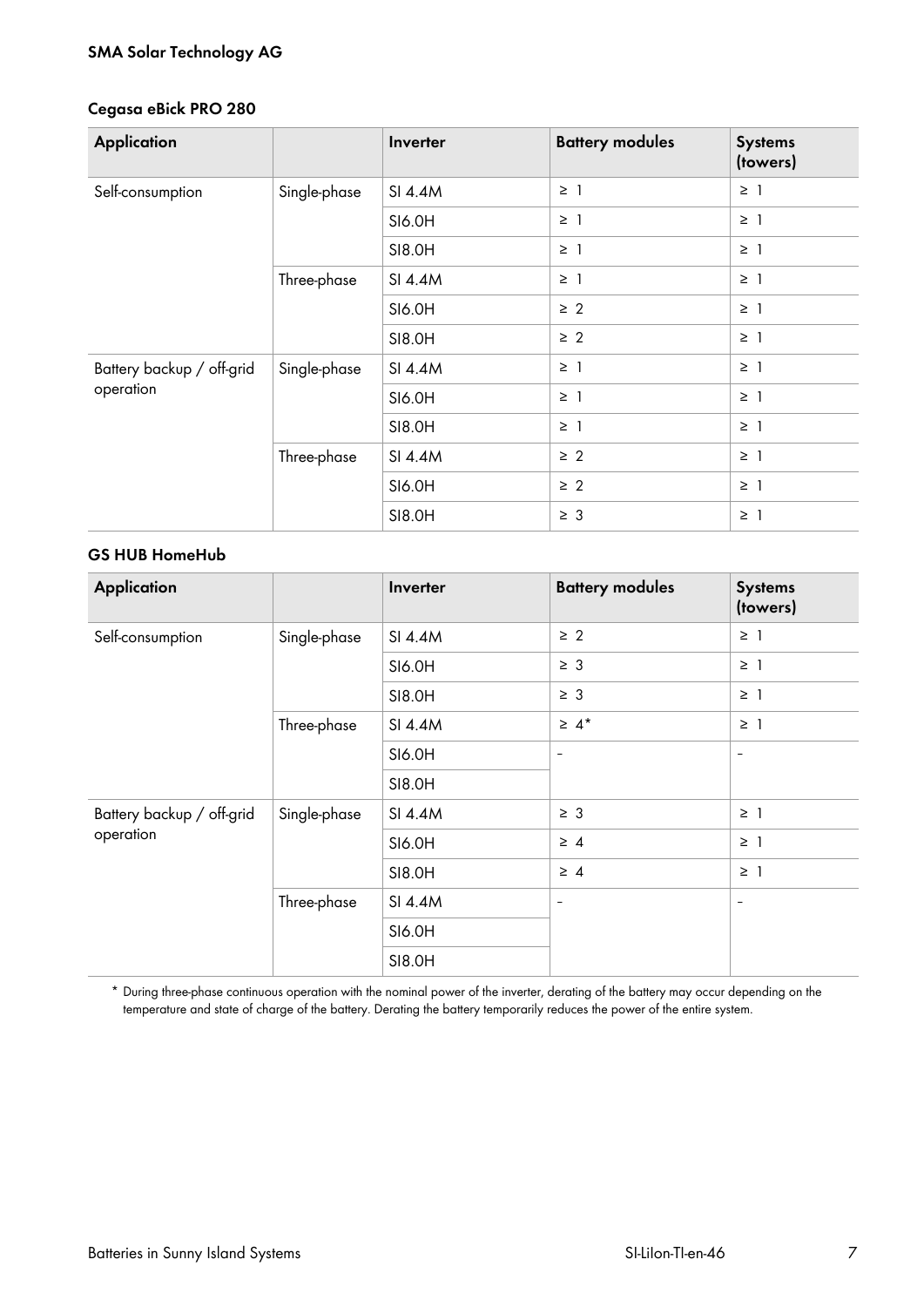| <b>Application</b>        |                  | Inverter | <b>Battery modules</b> | Battery-cable sets* |  |
|---------------------------|------------------|----------|------------------------|---------------------|--|
| Self-consumption          | Single-phas      | SI 4.4M  | $\geq 3$               | 1                   |  |
|                           | e                | SI6.0H   | $\geq 4$               | $\overline{2}$      |  |
|                           |                  | SI8.0H   | $\geq 5$               | $\overline{2}$      |  |
|                           | Three-phase      | SI 4.4M  | $\geq 9$               | $\mathfrak{Z}$      |  |
|                           |                  | SI6.0H   | $\geq$ 12              | $\overline{4}$      |  |
|                           |                  | SI8.0H   | $\geq$ 15              | 5                   |  |
| Battery backup / off-grid | Single-phas<br>e | SI 4.4M  | $\geq 3$               | $\overline{2}$      |  |
| operation                 |                  | SI6.0H   | $\geq 4$               | 3                   |  |
|                           |                  | SI8.0H   | $\geq 5$               | $\mathfrak{Z}$      |  |
|                           | Three-phase      | SI 4.4M  | $\geq 9$               | $\overline{4}$      |  |
|                           |                  | SI6.0H   | $\geq$ 12              | 6                   |  |
|                           |                  | SI8.0H   | $\geq 15$              | 8                   |  |

# **Pylontech US2000/2000C**

\* The battery cable sets are required for connection to an inverter, to a DC busbar or to a DC combiner.

# **Pylontech US3000/3000C**

| <b>Application</b>        |                  | Inverter | <b>Battery modules</b> | Battery-cable sets* |  |
|---------------------------|------------------|----------|------------------------|---------------------|--|
| Self-consumption          | Single-phas      | SI 4.4M  | $\geq 2$               | 1                   |  |
|                           | e                | SI6.0H   | $\geq 3$               | $\overline{2}$      |  |
|                           |                  | SI8.0H   | $\geq 4$               | $\overline{2}$      |  |
|                           | Three-phase      | SI 4.4M  | $\geq 6$               | 3                   |  |
|                           |                  | SI6.0H   | $\geq 9$               | $\overline{4}$      |  |
|                           |                  | SI8.0H   | $\geq$ 11              | 5                   |  |
| Battery backup / off-grid | Single-phas<br>e | SI 4.4M  | $\geq 2$               | $\overline{2}$      |  |
| operation                 |                  | SI6.0H   | $\geq 3$               | 3                   |  |
|                           |                  | SI8.0H   | $\geq 4$               | $\mathfrak{Z}$      |  |
|                           | Three-phase      | SI 4.4M  | $\geq 6$               | $\overline{4}$      |  |
|                           |                  | SI6.0H   | $\geq 9$               | 6                   |  |
|                           |                  | SI8.0H   | $\geq$ 11              | 8                   |  |

\* The battery cable sets are required for connection to an inverter, to a DC busbar or to a DC combiner.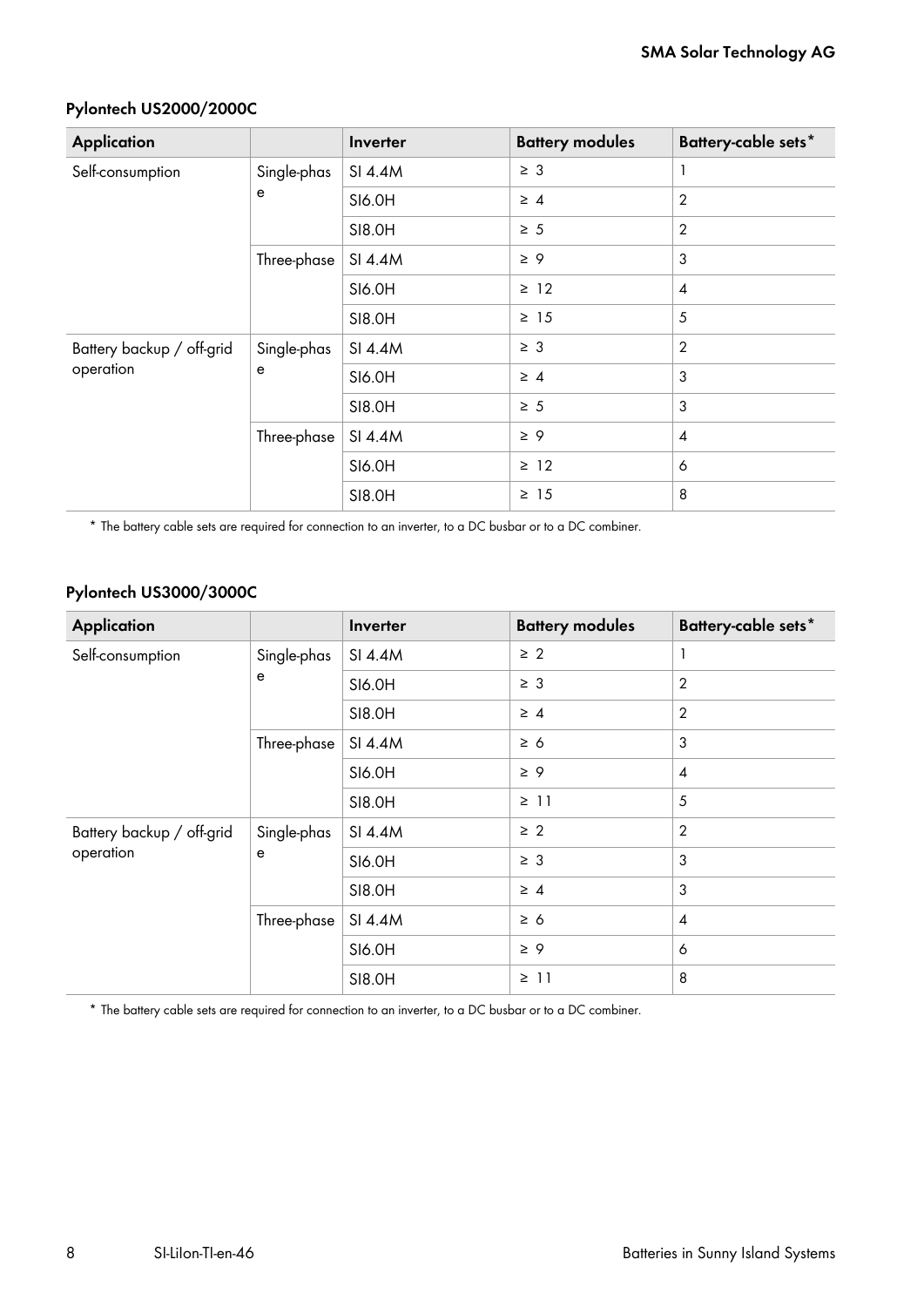# **SMA Solar Technology AG**

### **Pylontech UP5000**

| <b>Application</b>                     |                  | Inverter | <b>Battery modules</b> | Battery-cable sets*      |
|----------------------------------------|------------------|----------|------------------------|--------------------------|
| Self-consumption                       | Single-phas<br>e | SI 4.4M  | $\geq 2$               | 1                        |
|                                        |                  | SI6.0H   | $\geq 3$               | $\overline{2}$           |
|                                        |                  | SI8.0H   | $\geq 3$               | $\overline{2}$           |
|                                        | Three-phase      | SI 4.4M  | $\geq 5$               | 3                        |
|                                        |                  | SI6.0H   | $\geq 7$               | $\boldsymbol{4}$         |
|                                        |                  | SI8.0H   | $\geq 9$               | 5                        |
| Battery backup / off-grid<br>operation | Single-phas<br>e | SI 4.4M  | $\geq 2$               | $\overline{2}$           |
|                                        |                  | SI6.0H   | $\geq 3$               | 3                        |
|                                        |                  | SI8.0H   | $\geq 4$               | 3                        |
|                                        | Three-phase      | SI 4.4M  | $\geq 5$               | $\overline{\mathcal{A}}$ |
|                                        |                  | SI6.0H   | $\geq 8$               | 6                        |
|                                        |                  | SI8.0H   | $\geq 10$              | 8                        |

\* The battery cable sets are required for connection to an inverter, to a DC busbar or to a DC combiner.

# **Pylontech US5000/US5000B**

| <b>Application</b>                     |                  | Inverter | <b>Battery modules</b> | Battery-cable sets* |
|----------------------------------------|------------------|----------|------------------------|---------------------|
| Self-consumption                       | Single-phas<br>e | SI 4.4M  | $\geq$ 1               | $\mathbf{1}$        |
|                                        |                  | SI6.0H   | $\geq 2$               | $\overline{2}$      |
|                                        |                  | SI8.0H   | $\geq 2$               | $\overline{2}$      |
|                                        | Three-phase      | SI 4.4M  | $\geq 3$               | 3                   |
|                                        |                  | SI6.0H   | $\geq 5$               | $\overline{4}$      |
|                                        |                  | SI8.0H   | $\geq 6$               | 5                   |
| Battery backup / off-grid<br>operation | Single-phas<br>e | SI 4.4M  | $\geq 2$               | $\overline{2}$      |
|                                        |                  | SI6.0H   | $\geq 2$               | $\mathfrak{Z}$      |
|                                        |                  | SI8.0H   | $\geq 3$               | 3                   |
|                                        | Three-phase      | SI 4.4M  | $\geq 4$               | $\overline{4}$      |
|                                        |                  | SI6.0H   | $\geq 6$               | 6                   |
|                                        |                  | SI8.0H   | $\geq 8$               | 8                   |

\* The battery cable sets are required for connection to an inverter, to a DC busbar or to a DC combiner.